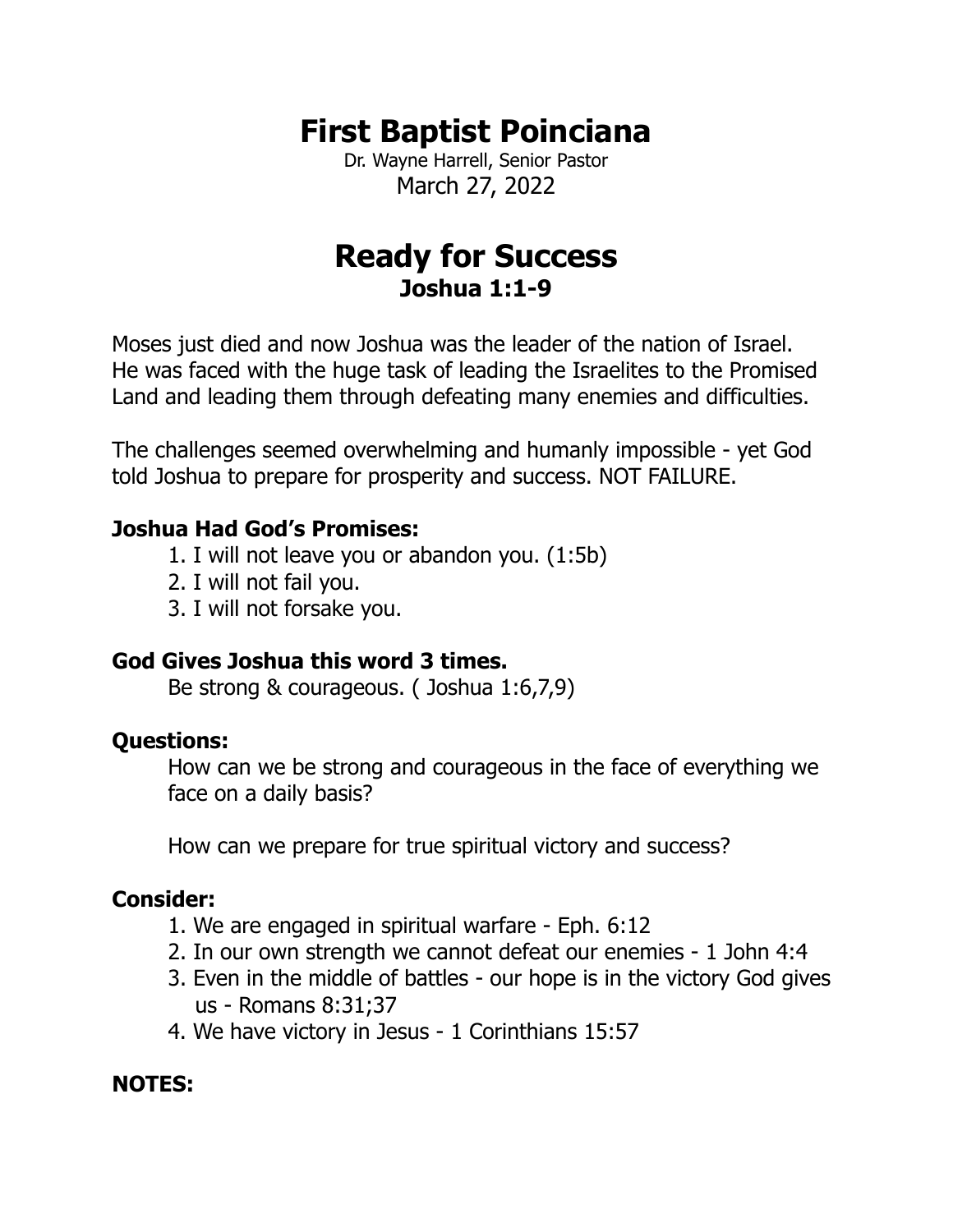## **Joshua 1:1-9**

#### **1. A CALL TO CLAIM THE LAND. (VS 1-4)**  NOTES:

"They had the land. God had already given it to them - all they had to do was claim it"

- Sometimes we need a **REMINDER**
	- God is faithful
	- God keeps His promises
	- God gives us victory

"God has a place of victory and he has promised us that we can live in that place of peace and blessings" - Claim it!

#### **Take this to the bank:**

- 1. We triumph in Christ 2 Cor. 2:14
- 2. We are 'more than' conquerors in Christ Romans 8:37
- 3. We have victory through Christ 1 Cor. 15:57

"The extent of their victory was only limited by their faith - the same is true for each of us"

God wants to bless us - Matthew 7:7 & John 5:14-15 (BUT)

**Our blessings and victory will never surpass our faith in God.** 

# **2. A CALL TO HAVE CONFIDENCE IN THE LORD (1:5,6;9)**

- Joshua is reminded of some very precious promises.
	- Victory over every enemy -v5
	- The presence & power of God v5
	- The faithfulness of God v5
	- Absolute Victory v6
	- Promise that God keeps His promises v6

What did Joshua do to make these things happen? Just one thing!

## **-TRUST GOD-**